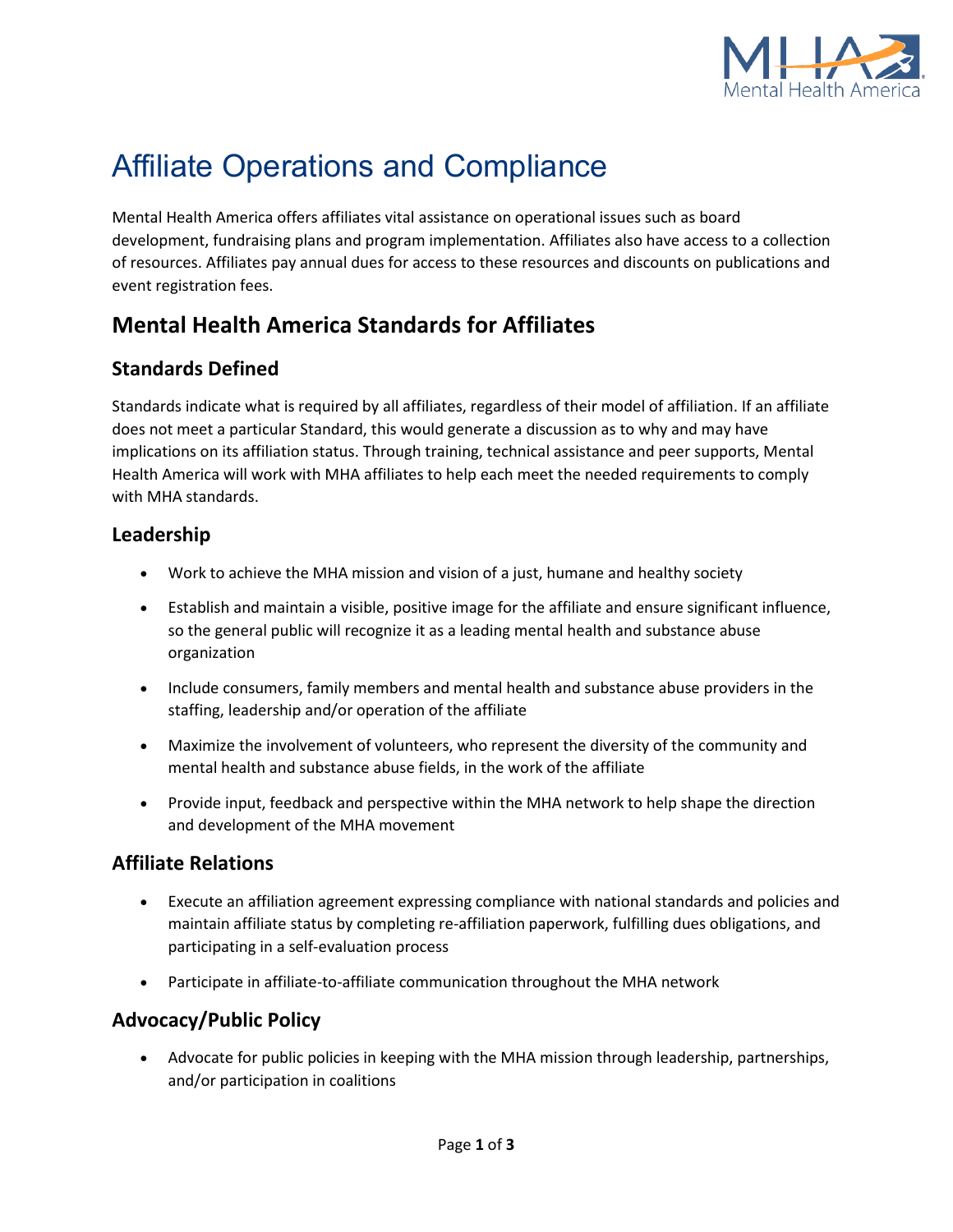# **Research/Services**

Establish or promote evidence-based, best, or promising practices to help put research into practice within the community

#### **Education**

Plan and implement public education and media efforts in partnership with the other parts of the MHA network, and ensure that all materials are consistent with the messages and principles of the MHA movement

# **Cultural Competence**

- Engage staff and board in the development, endorsement and implementation of a statement, guiding principles, and action plan related to cultural and linguistic competence
- Work to create a staff, board and programs that represent and respond to the diversity of the community

#### **Marketing Identification**

Use a name, logo and mission statement consistent with the national organization to help create a unified brand for the MHA movement

#### **Administration/Organizational Maintenance**

- If appropriate, incorporate and seek IRS approval as a  $501(c)(3)$  tax-exempt organization, maintain awareness of the limitations  $501(c)(3)$  organizations have regarding lobbying, and when necessary, take the appropriate steps to protect tax-exempt status
- Provide annual administrative and financial reporting on a timely basis as required by law and affiliation agreements
- Maintain required documentation for internal and external reporting
- Comply with all federal, state and local laws and regulations, Generally Accepted Accounting Principles, and other standards or requirements of appropriate oversight authorities
- Develop and implement effective and realistic strategies for financial management and operation

# **Probationary and Policy Affiliates**

• Affiliates in the first three years after affiliation, or that have been placed on probation, are referred to as "probationary affiliates." All Standards shall be applied to probationary affiliates with due recognition of the difficulties incurred in launching a new organization or rebuilding one. In response to specific conditions, MHA may modify application of the Standards to accommodate a probationary affiliate's circumstances.